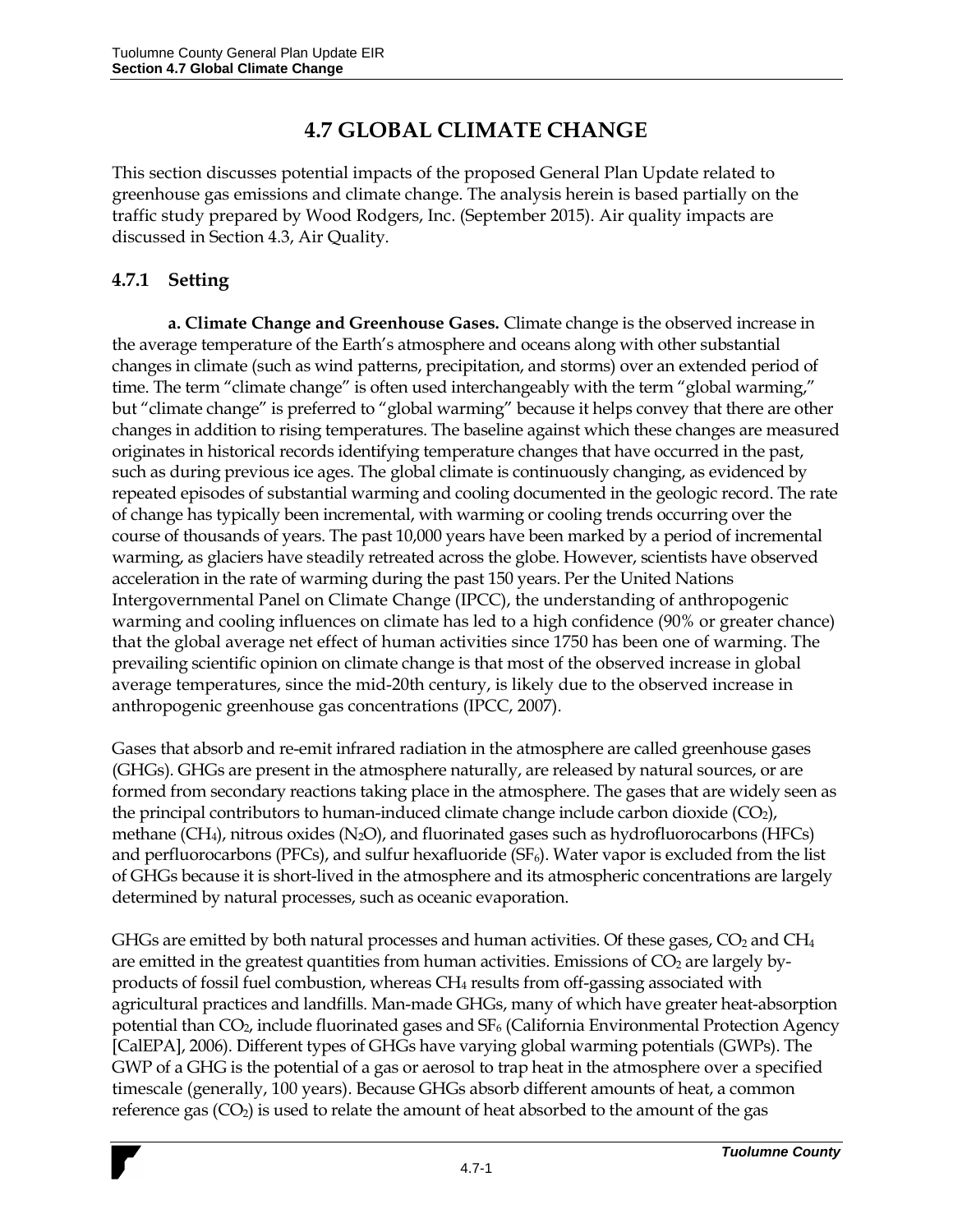emissions, referred to as "carbon dioxide equivalent" ( $CO<sub>2</sub>E$ ), and is the amount of a GHG emitted multiplied by its GWP.  $CO<sub>2</sub>$  has a GWP of one. By contrast,  $CH<sub>4</sub>$  has a GWP of 21, meaning its global warming effect is 21 times greater than  $CO<sub>2</sub>$  on a molecule per molecule basis (IPCC, 1997).

The accumulation of GHGs in the atmosphere regulates the earth's temperature. Without the natural heat trapping effect of GHG, Earth's surface would be about 34° C cooler (CalEPA, 2006). However, it is believed that emissions from human activities, particularly the consumption of fossil fuels for electricity production and transportation, have elevated the concentration of these gases in the atmosphere beyond the level of naturally occurring concentrations. The following discusses the primary GHGs of concern.

Carbon Dioxide. The global carbon cycle is made up of large carbon flows and reservoirs. Billions of tons of carbon in the form of  $CO<sub>2</sub>$  are absorbed by oceans and living biomass (i.e., sinks) and are emitted to the atmosphere annually through natural processes (i.e., sources). When in equilibrium, carbon fluxes among these various reservoirs are roughly balanced (United States Environmental Protection Agency [USEPA], April 2012).  $CO<sub>2</sub>$  was the first GHG demonstrated to be increasing in atmospheric concentration, with the first conclusive measurements being made in the last half of the  $20<sup>th</sup>$  century. Concentrations of  $CO<sub>2</sub>$  in the atmosphere have risen approximately  $40\%$  since the industrial revolution. The global atmospheric concentration of  $CO<sub>2</sub>$  has increased from a pre-industrial value of about 280 parts per million (ppm) to 391 ppm in 2011 (IPCC, 2007; National Oceanic and Atmospheric Association [NOAA], 2010). The average annual  $CO<sub>2</sub>$ concentration growth rate was larger between 1995 and 2005 (average: 1.9 ppm per year) than it has been since the beginning of continuous direct atmospheric measurements (1960–2005 average: 1.4 ppm per year), although there is year-to-year variability in growth rates (NOAA, 2010). Currently, CO<sup>2</sup> represents an estimated 82.8% of total GHG emissions (Department of Energy [DOE] Energy Information Administration [EIA], 2012). The largest source of  $CO<sub>2</sub>$ , and of overall GHG emissions, is fossil fuel combustion.

Methane. Methane (CH4) is an effective absorber of radiation, though its atmospheric concentration is less than that of  $CO<sub>2</sub>$  and its lifetime in the atmosphere is limited to 10 to 12 years. It has a GWP approximately 21 times that of  $CO<sub>2</sub>$ . Over the last 250 years, the concentration of  $CH<sub>4</sub>$ in the atmosphere has increased by 148% (IPCC, 2007), although emissions have declined from 1990 levels. Anthropogenic sources of CH<sup>4</sup> include enteric fermentation associated with domestic livestock, landfills, natural gas and petroleum systems, agricultural activities, coal mining, wastewater treatment, stationary and mobile combustion, and certain industrial processes (USEPA, April 2012).

Nitrous Oxide. Concentrations of nitrous oxide  $(N_2O)$  began to rise at the beginning of the industrial revolution and continue to increase at a relatively uniform growth rate (NOAA, 2010). N<sub>2</sub>O is produced by microbial processes in soil and water, including those reactions that occur in fertilizers that contain nitrogen, fossil fuel combustion, and other chemical processes. Use of these fertilizers has increased over the last century. Agricultural soil management and mobile source fossil fuel combustion are the major sources of  $N_2O$  emissions. The GWP of  $N_2O$  is approximately 310 times that of  $CO<sub>2</sub>$ .

Fluorinated Gases (HFCS, PFCS and SF6). Fluorinated gases, such as HFCs, PFCs, and  $SF<sub>6</sub>$ , are powerful GHGs that are emitted from a variety of industrial processes. Fluorinated gases are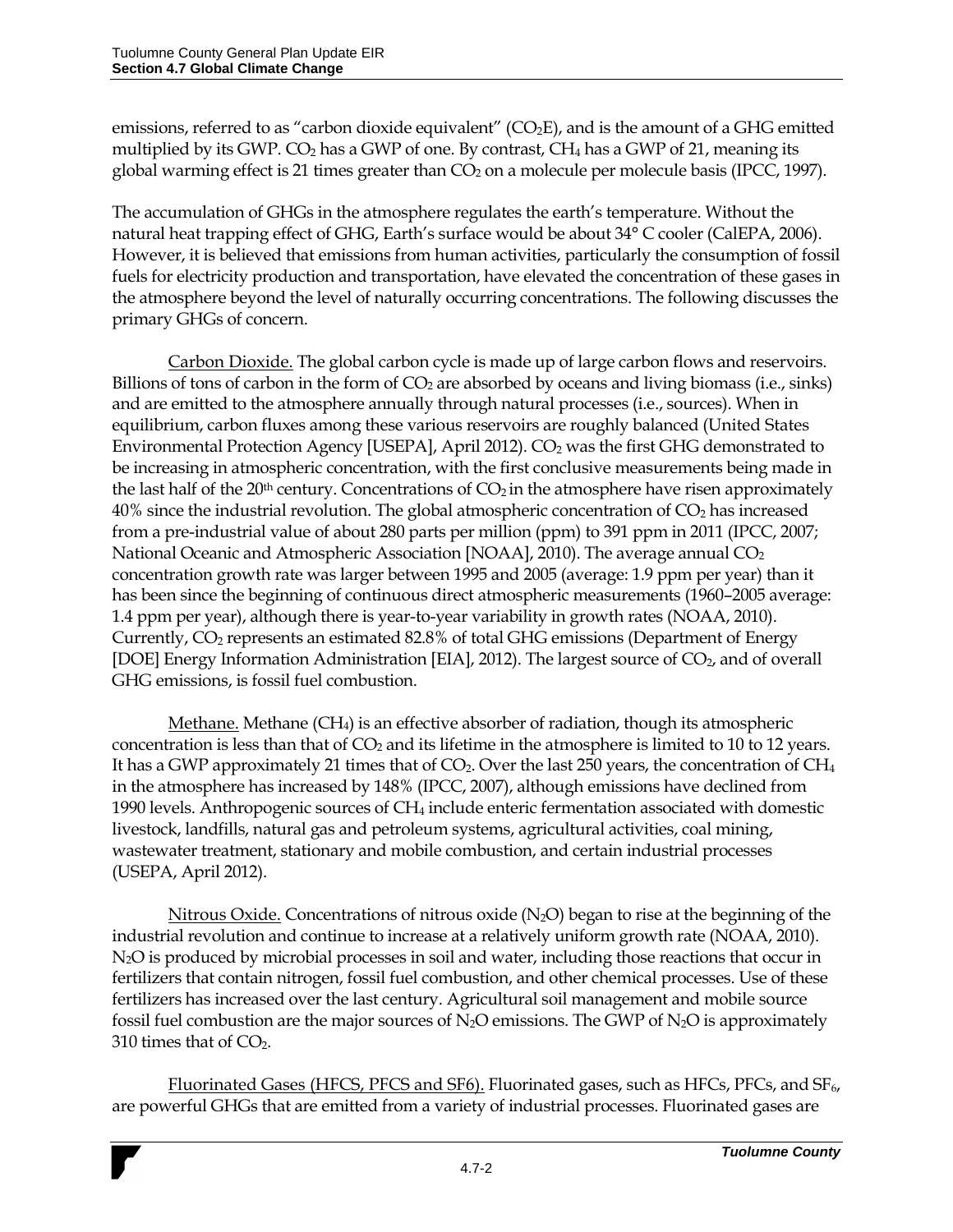used as substitutes for ozone-depleting substances such as chlorofluorocarbons (CFCs), hydrochlorofluorocarbons (HCFCs), and halons, which have been regulated since the mid-1980s because of their ozone-destroying potential and are phased out under the Montreal Protocol (1987) and Clean Air Act Amendments of 1990. Electrical transmission and distribution systems account for most  $SF_6$  emissions, while PFC emissions result from semiconductor manufacturing and as a by-product of primary aluminum production. Fluorinated gases are typically emitted in smaller quantities than  $CO_2$ ,  $CH_4$ , and N<sub>2</sub>O, but these compounds have much higher GWPs.  $SF_6$  is the most potent GHG the IPCC has evaluated.

**b. Statewide Greenhouse Gas Emissions Inventory.** Worldwide anthropogenic emissions of GHGs were approximately 40,000 million metric tons (MMT) CO<sub>2</sub>E in 2004, including ongoing emissions from industrial and agricultural sources, but excluding emissions from land use changes (i.e., deforestation, biomass decay) (IPCC, 2007).  $CO<sub>2</sub>$  emissions from fossil fuel use accounts for 56.6% of the total emissions of 49,000 MMT  $CO<sub>2</sub>E$  (includes land use changes) and  $CO<sub>2</sub>$ emissions from all sources account for 76.7% of the total. Methane emissions account for 14.3% of GHGs and  $N_2O$  emissions account for 7.9% (IPCC, 2007).

Total U.S. GHG emissions were 6,821.8 MMT CO<sub>2</sub>E in 2009 (USEPA, April 2012). Total U.S. emissions have increased by 10.5 % since 1990; emissions rose by 3.2 % from 2009 to 2010 (USEPA, April 2012). This increase was primarily due to (1) an increase in economic output resulting in an increase in energy consumption across all sectors; and (2) much warmer summer conditions resulting in an increase in electricity demand for air conditioning. Since 1990, U.S. emissions have increased at an average annual rate of 0.5%. In 2010, the transportation and industrial end-use sectors accounted for 32% and 26% of CO<sub>2</sub> emissions from fossil fuel combustion, respectively. Meanwhile, the residential and commercial end-use sectors accounted for 22% and 19% of  $CO<sub>2</sub>$ emissions from fossil fuel combustion, respectively (USEPA, April 2012).

Based upon the California Air Resources Board's (CARB) California GHG Inventory for 2000-2013, California produced 459.3 MMT CO<sub>2</sub>E in 2013 (CARB, June 2015). The major source of GHG in California is transportation, contributing 37% of the state's total GHG emissions. Industrial sources are the second largest source of the state's GHG emissions (CARB, June 2015). California emissions are due in part to its large size and large population compared to other states. However, a factor that reduces California's per capita fuel use and GHG emissions, as compared to other states, is its relatively mild climate. CARB has projected statewide unregulated GHG emissions for the year 2020 will be 509.4 MMT CO<sub>2</sub>E (CARB, May 2014). These projections represent the emissions that would be expected to occur in the absence of any GHG reduction actions.

**c. Potential Effects of Climate Change.** Globally, climate change has the potential to affect numerous environmental resources through potential impacts related to future air temperatures and precipitation patterns. Scientific modeling predicts that continued GHG emissions at or above current rates would induce more extreme climate changes during the 21st century than were observed during the 20<sup>th</sup> century. Scientists have projected that the average global surface temperature could rise by1.0-4.5°F (0.6-2.5°C) in the next 50 years, and the increase may be as high as 2.2-10°F (1.4-5.8°C) in the next century. In addition to these projections, there are identifiable signs that climate change is currently taking place, including substantial ice loss in the Arctic (IPCC, 2007).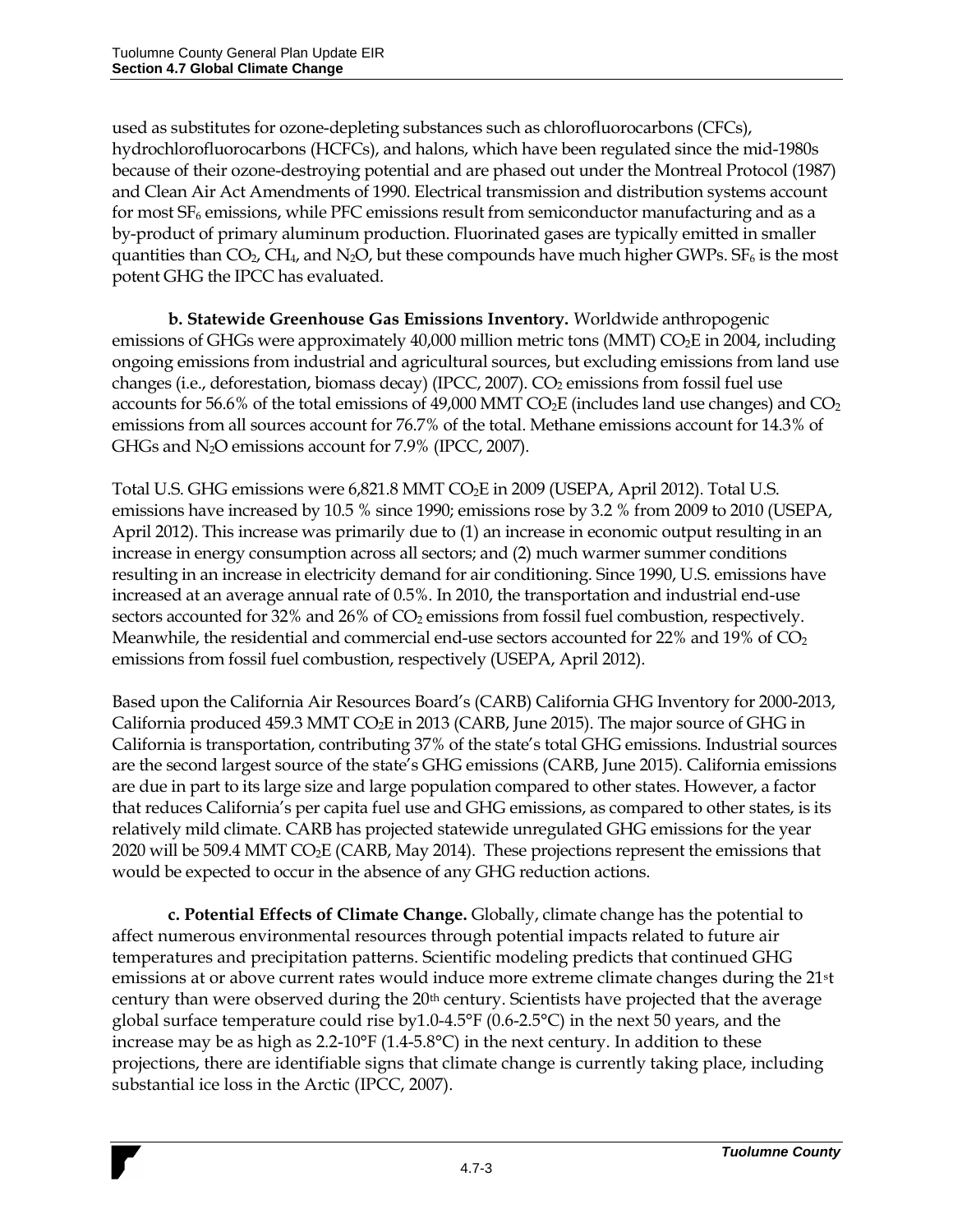According to the CalEPA's *2010 Climate Action Team Biennial Report*, potential impacts of climate change in California may include loss in snow pack, sea level rise, more extreme heat days per year, more high ozone days, more large forest fires, and more drought years (CalEPA, April 2010). Below is a summary of some of the potential effects that could be experienced in California as a result of climate change.

Sea Level Rise. According to *The Impacts of Sea-Level Rise on the California Coast*, prepared by the California Climate Change Center (CCCC) (May 2009), climate change has the potential to induce substantial sea level rise in the coming century. The rising sea level increases the likelihood and risk of flooding. The study identifies a sea level rise on the California coast over the past century of approximately eight inches. Based on the results of various climate change models, sea level rise is expected to continue. The California Climate Adaptation Strategy (California Natural Resources Agency, December 2009) estimates a sea level rise of up to 55 inches by the end of this century.

Air Quality. Higher temperatures, which are conducive to air pollution formation, could worsen air quality in California. Climate change may increase the concentration of ground-level ozone, but the magnitude of the effect, and therefore its indirect effects, are uncertain. If higher temperatures are accompanied by drier conditions, the potential for large wildfires could increase, which, in turn, would further worsen air quality. However, if higher temperatures are accompanied by wetter, rather than drier, conditions the rains would tend to temporarily clear the air of particulate pollution and reduce the incidence of large wildfires, thereby ameliorating the pollution associated with wildfires. Additionally, severe heat accompanied by drier conditions and poor air quality could increase the number of heat-related deaths, illnesses, and asthma attacks throughout the state (CEC, March 2009).

Water Supply. Analysis of paleoclimatic data (such as tree-ring reconstructions of stream flow and precipitation) indicates a history of naturally and widely varying hydrologic conditions in California and the west, including a pattern of recurring and extended droughts. Uncertainty remains with respect to the overall impact of climate change on future water supplies in California. However, the average early spring snowpack in the Sierra Nevada decreased by about 10% during the last century, a loss of 1.5 million acre-feet of snowpack storage. During the same period, sea level rose eight inches along California's coast. California's temperature has risen 1°F, mostly at night and during the winter, with higher elevations experiencing the highest increase. In a span of only two years, Los Angeles experienced both its driest and wettest years on record (California Department of Water Resources [DWR], 2008; CCCC, May 2009).

This uncertainty complicates the analysis of future water demand, especially where the relationship between climate change and its potential effect on water demand is not well understood. The Sierra snowpack provides the majority of California's water supply by accumulating snow during wet winters and releasing it slowly during California's dry springs and summers. Based upon historical data and modeling DWR projects that the Sierra snowpack will experience a 25 to 40% reduction from its historic average by 2050. Climate change is also anticipated to bring warmer storms that result in less snowfall at lower elevations, reducing the total snowpack (DWR, 2008).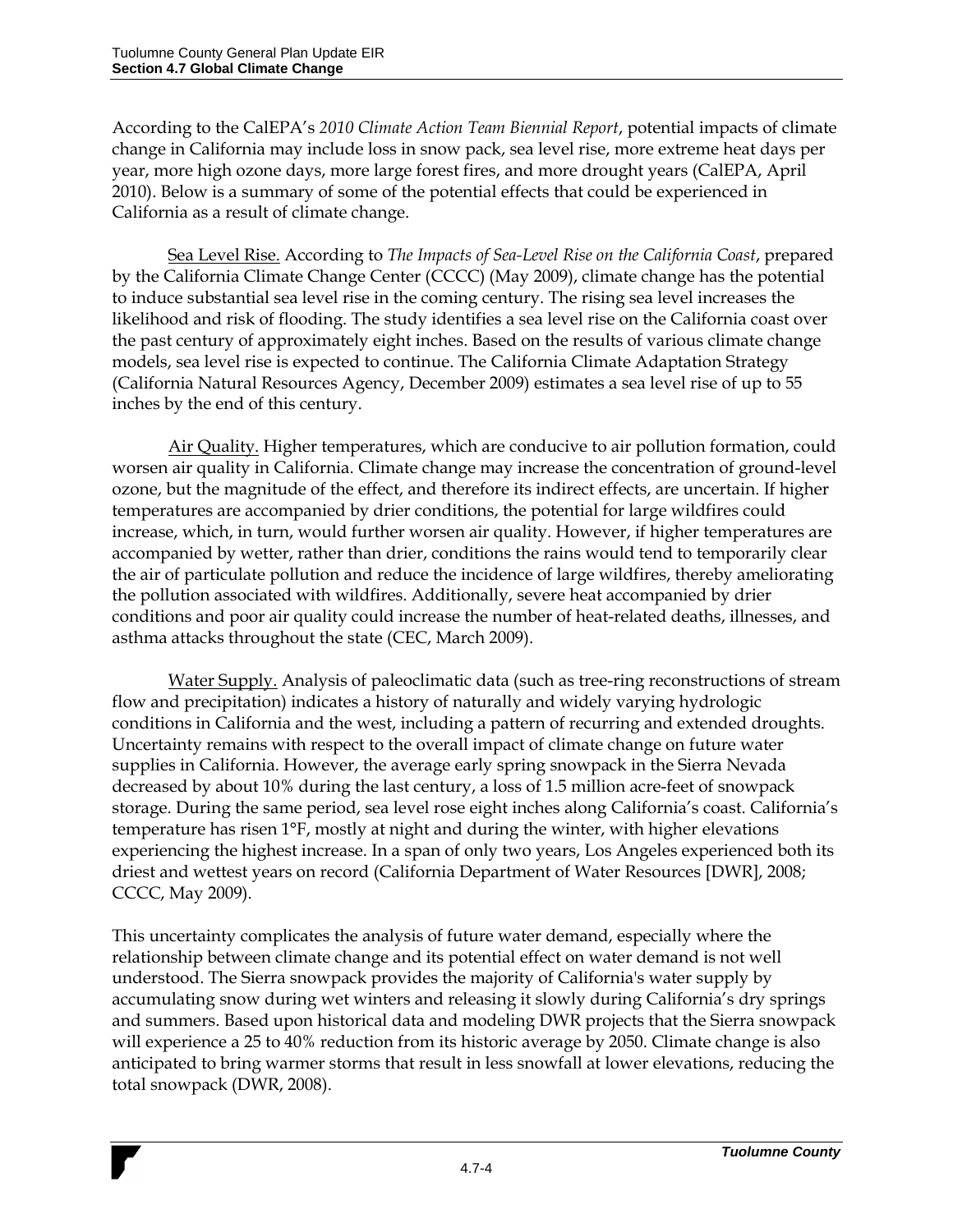Hydrology. As discussed above, climate change could potentially affect: the amount of snowfall, rainfall, and snow pack; the intensity and frequency of storms; flood hydrographs (flash floods, rain or snow events, coincidental high tide and high runoff events); sea level rise and coastal flooding; coastal erosion; and the potential for salt water intrusion. Sea level rise may be a product of climate change through two main processes: expansion of sea water as the oceans warm and melting of ice over land. A rise in sea levels could jeopardize California's water supply due to salt water intrusion. Increased storm intensity and frequency could affect the ability of flood-control facilities, including levees, to handle storm events.

Agriculture. California has a \$30 billion agricultural industry that produces half of the country's fruits and vegetables. Higher  $CO<sub>2</sub>$  levels can stimulate plant production and increase plant water-use efficiency. However, if temperatures rise and drier conditions prevail, water demand could increase; crop-yield could be threatened by a less reliable water supply; and greater air pollution could render plants more susceptible to pest and disease outbreaks. In addition, temperature increases could change the time of year certain crops, such as wine grapes, bloom or ripen, and thereby affect their quality (CCCC, 2006).

Ecosystems and Wildlife. Climate change and the potential resulting changes in weather patterns could have ecological effects on a global and local scale. Increasing concentrations of GHGs are likely to accelerate the rate of climate change. Scientists project that the average global surface temperature could rise by 1.0-4.5°F (0.6-2.5°C) in the next 50 years, and 2.2-10°F (1.4-5.8°C) in the next century, with substantial regional variation. Soil moisture is likely to decline in many regions, and intense rainstorms are likely to become more frequent. Rising temperatures could have four major impacts on plants and animals: (1) timing of ecological events; (2) geographic range; (3) species' composition within communities; and (4) ecosystem processes, such as carbon cycling and storage (Parmesan, 2004; Parmesan, C. and H. Galbraith, 2004).

**d. Local Effects of Climate Change.** While the above discussion identifies the possible effects of climate change at a global and potentially statewide level, current scientific modeling tools are unable to predict what local impacts may occur with a similar degree of accuracy. In general, regional and local predictions are made based on downscaling statewide models (CalEPA, 2010). Further, certain factors such as sea level rise would not have a direct impact to the Tuolumne County region which is located more than approximately 80 miles inland of the Pacific Ocean.

**e. Regulatory Setting.** The following regulations address both climate change and GHG emissions.

International and Federal Regulations. The United States is, and has been, a participant in the United Nations Framework Convention on Climate Change (UNFCCC) since it was produced by the United Nations in 1992. The UNFCCC is an international environmental treaty with the objective of, "stabilization of GHG concentrations in the atmosphere at a level that would prevent dangerous anthropogenic interference with the climate system." This is generally understood to be achieved by stabilizing global GHG concentrations between 350 and 400 ppm, in order to limit the global average temperature increases between 2 and 2.4°C above pre-industrial levels (UNFCCC 2007). The UNFCCC itself does not set limits on GHG emissions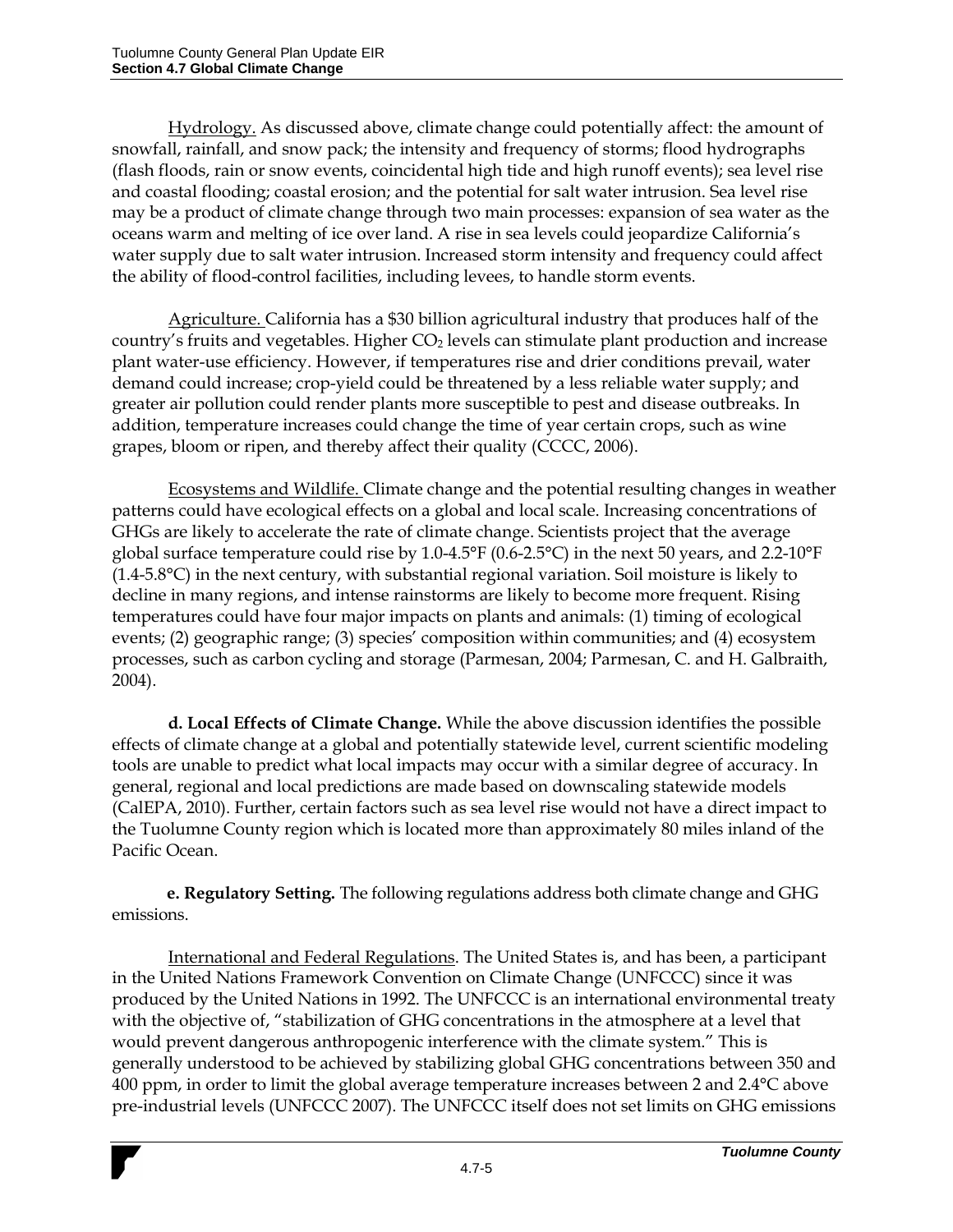for individual countries or enforcement mechanisms. Instead, the treaty provides for updates, called "protocols," that would identify mandatory emissions limits.

Five years later, the UNFCCC brought nations together again to draft the *Kyoto Protocol* (1997). The Kyoto Protocol established commitments for industrialized nations to reduce their collective emissions of six GHGs ( $CO<sub>2</sub>$ ,  $CH<sub>4</sub>$ , N<sub>2</sub>O, SF<sub>6</sub>, HFCs, and PFCs) to 5.2% below 1990 levels by 2012. The United States is a signatory of the Kyoto Protocol, but Congress has not ratified it and the United States has not bound itself to the Protocol's commitments (UNFCCC, 2007). The first commitment period of the Kyoto Protocol ended in 2012. Governments, including 38 industrialized countries, agreed to a second commitment period of the Kyoto Protocol beginning January 1, 2013 and ending either on December 31, 2017 or December 31, 2020, to be decided by the Ad Hoc Working Group on Further Commitments for Annex I Parties under the Kyoto Protocol at its seventeenth session (UNFCCC, November 2011).

The United States is currently using a voluntary and incentive-based approach toward emissions reductions in lieu of the Kyoto Protocol's mandatory framework. The Climate Change Technology Program (CCTP) is a multi-agency research and development coordination effort (led by the Secretaries of Energy and Commerce) that is charged with carrying out the President's National Climate Change Technology Initiative. However, the voluntary approach to address climate change and GHG emissions may be changing. The United States Supreme Court in *Massachusetts et al. v. Environmental Protection Agency et al*. ([2007] 549 U.S. 05-1120) held that the USEPA has the authority to regulate motor-vehicle GHG emissions under the federal Clean Air Act.

EPA and the National Highway Traffic Safety Administration (NHTSA) are taking coordinated steps to enable the production of a new generation of clean vehicles with reduced GHG emissions and improved fuel efficiency from on-road vehicles and engines. This will be done through coordination of the GHG emission limits and the NHTSA Corporate Average Fuel Economy (CAFE) standards. In May 2010, the final combined EPA and NHTSA standards that comprise the first phase of this national program were promulgated regarding passenger cars, light-duty trucks, and medium-duty passenger vehicles, covering model years 2012 through 2016. The CAFE standards require these vehicles to meet an estimated combined average emissions level of 250 grams of  $CO<sub>2</sub>$  per mile, equivalent to 35.5 miles per gallon (mpg) if the automobile industry were to meet this CO<sub>2</sub> level solely through fuel economy improvements. In October 2010, the agencies each proposed complementary GHG and CAFE standards under their respective authorities covering medium and heavy-duty trucks for the model years 2014- 2018. In August 2012, new emissions limits and CAFE standards for the 2017 to 2025 model years were promulgated, increasing fuel economy to the equivalent of 54.5 mpg for cars and light-duty trucks.

In October 2009, the USEPA issued a Final Rule for mandatory reporting of GHG emissions for facilities that emit more than 25,000 metric tons (MT)  $CO<sub>2</sub>E$  per year. This Final Rule applies to fossil fuel suppliers, industrial gas suppliers, direct GHG emitters, and manufacturers of heavyduty and off-road vehicles and vehicle engines, and requires annual reporting of emissions. The first annual reports for these sources were due in March 2011. Additionally, the reporting of emissions is required for owners of  $SF<sub>6</sub>$ - and PFC-insulated equipment when the total nameplate capacity of these insulating gases is above 17,280 pounds.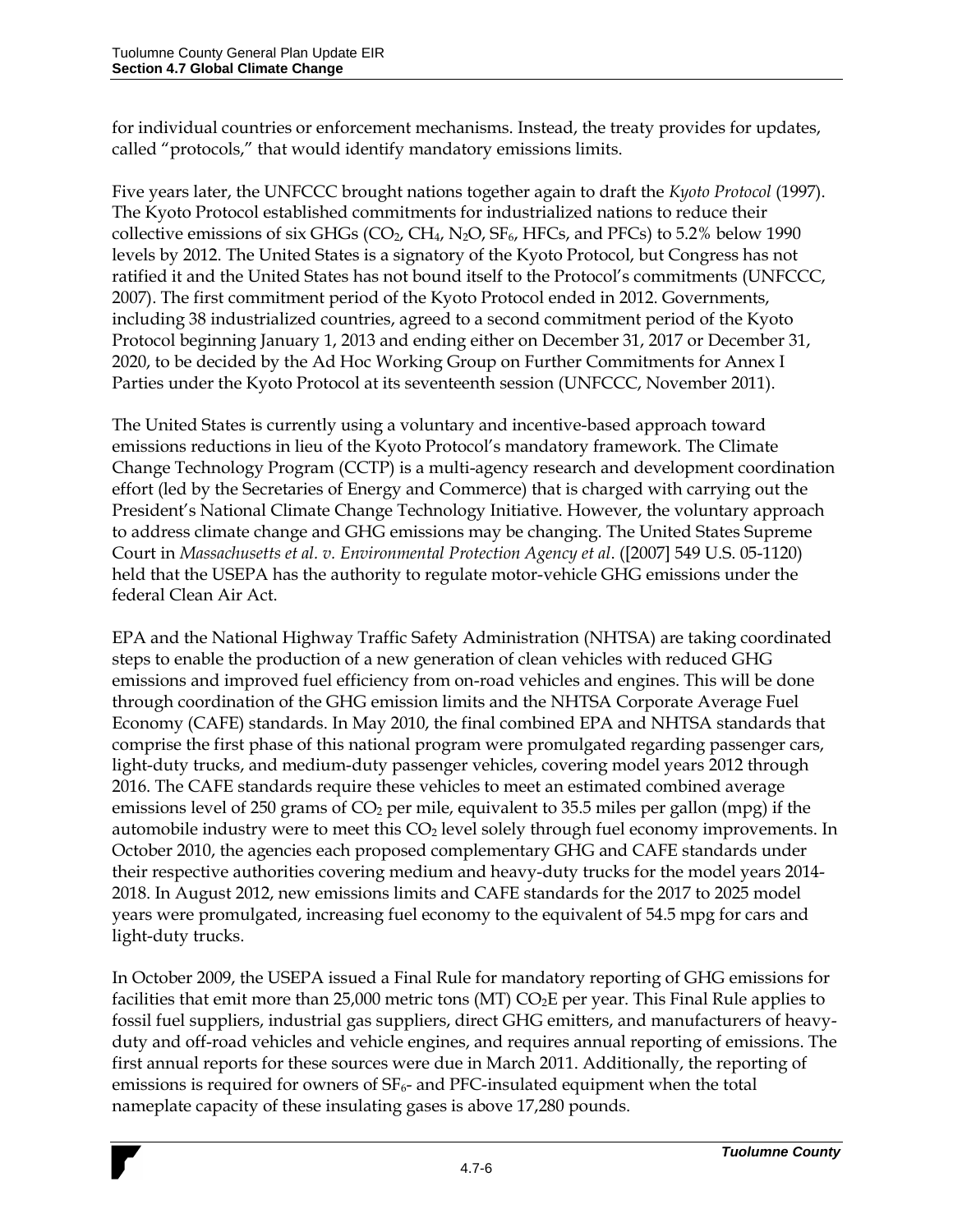On May 13, 2010, the USEPA issued a Final Rule that took effect on January 2, 2011, setting a threshold of 75,000 MT CO<sub>2</sub>E per year for GHG emissions. New and existing industrial facilities that meet or exceed that threshold require a permit prior to operation. On November 10, 2010, the USEPA published the "PSD and Title V Permitting Guidance for Greenhouse Gases." The USEPA's guidance document is directed at state agencies responsible for air pollution permits under the federal Clean Air Act to help them understand how to implement GHG reduction requirements while mitigating costs for industry.

On January 2, 2011, the USEPA implemented the first phase of the Tailoring Rule for GHG emissions Title V Permitting. Under the first phase of the Tailoring Rule, all new sources of emissions are subject to GHG Title V permitting if they are otherwise subject to Title V for another air pollutant and they emit at least 75,000 MT CO2E per year. Under Phase 1, no sources were required to obtain a Title V permit solely due to GHG emissions. Phase 2 of the Tailoring Rule went into effect July 1, 2011. At that time new sources were subject to GHG Title V permitting if the source emits 100,000 MT  $CO<sub>2</sub>E$  per year, or they are otherwise subject to Title V permitting for another pollutant and emit at least  $75,000$  MT CO<sub>2</sub>E per year.

On July 3, 2012 the USEPA issued the final rule that retains the GHG permitting thresholds that were established in Phases 1 and 2 of the GHG Tailoring Rule. These emission thresholds determine when Clean Air Act permits under the New Source Review Prevention of Significant Deterioration (PSD) and Title V Operating Permit programs are required for new and existing industrial facilities.

State Regulations. CARB is responsible for the coordination and oversight of state and local air pollution control programs in California. Various statewide and local initiatives to reduce the state's contribution to GHG emissions have raised awareness about climate change and its potential for severe long-term adverse environmental, social, and economic effects.

Assembly Bill (AB) 1493 (2002), referred to as "Pavley," requires CARB to develop and adopt regulations to achieve "the maximum feasible and cost-effective reduction of GHG emissions from motor vehicles." On June 30, 2009, USEPA granted the waiver of Clean Air Act preemption to California for its GHG emission standards for motor vehicles beginning with the 2009 model year. Pavley I took effect for model years starting in 2009 to 2016 and Pavley II, which is now referred to as "LEV (Low Emission Vehicle) III GHG" will cover 2017 to 2025. In January 2012, CARB approved a new emissions-control program combining the control of smog, soot causing pollutants and GHG emissions into a single coordinated package of requirements for passenger cars and light trucks model years 2017 through 2025. The Advanced Clean Cars program coordinates the goals of the Low Emissions Vehicles (LEV), Zero Emissions Vehicles (ZEV), and Clean Fuels Outlet programs and would provide major reductions in GHG emissions. By 2025, when the rules would be fully implemented, new automobiles would emit 34% fewer GHGs. Statewide  $CO<sub>2</sub>E$  emissions would be reduced by 3% by 2020 and by 12% by 2025. The reduction increases to 27% in 2035 and even further to a 33% reduction in 2050 (CARB, September 2013). <sup>1</sup>

 $\overline{a}$ 

<sup>1</sup> *Percent reductions are from 2008 baseline emissions levels.*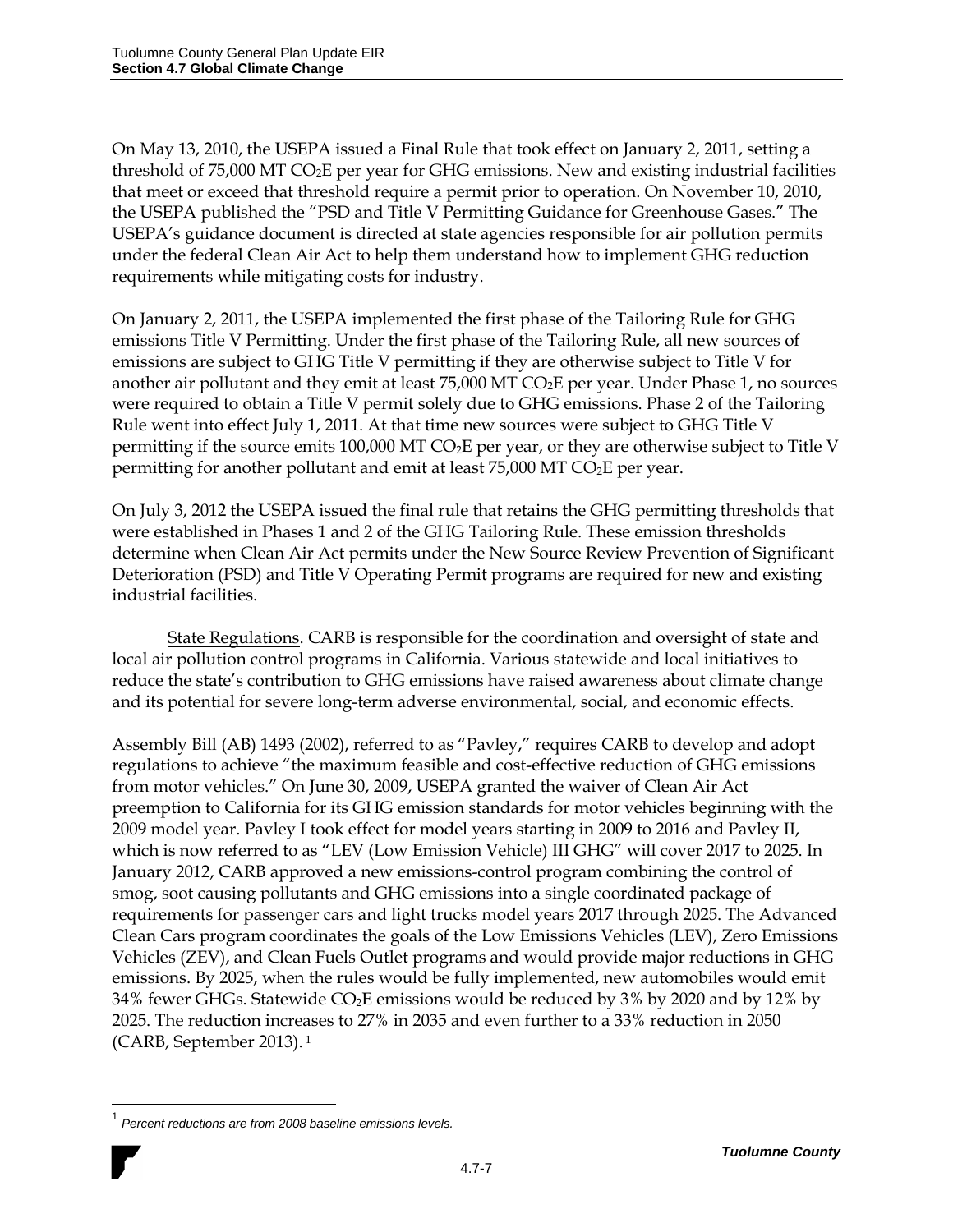In 2005, former Governor Schwarzenegger issued Executive Order (EO) S-3-05, establishing statewide GHG emissions reduction targets. EO S-3-05 provided that by 2010, overall GHG emissions shall be reduced to 2000 levels; by 2020, emissions shall be reduced to 1990 levels; and by 2050, emissions shall be reduced to 80% of 1990 levels (CalEPA, 2006). In response to EO S-3-05, CalEPA created the Climate Action Team (CAT), which in March 2006 published the Climate Action Team Report or "2006 CAT Report" (CalEPA, 2006). The 2006 CAT Report identified a recommended list of strategies that the state could pursue to reduce GHG emissions. These are strategies that could be implemented by various state agencies to ensure that the emission reduction targets in EO S-3-05 are met and can be met within the existing authority of the state agencies. The strategies include the reduction of passenger and light duty truck emissions, the reduction of idling times for diesel trucks, an overhaul of shipping technology/infrastructure, increased use of alternative fuels, increased recycling, landfill methane capture, etc.

California's major initiative for reducing GHG emissions is outlined in Assembly Bill 32 (AB 32), the "California Global Warming Solutions Act of 2006," signed into law in 2006. AB 32 codifies the statewide goal of reducing GHG emissions to 1990 levels by 2020 (essentially a 15% reduction below 2005 emission levels; the same requirement as under S-3-05), and requires CARB to prepare a Scoping Plan that outlines the main state strategies for reducing GHGs to meet the 2020 deadline. In addition, AB 32 requires CARB to adopt regulations to require reporting and verification of statewide GHG emissions.

After completing a comprehensive review and update process, CARB approved a 1990 statewide GHG level and 2020 limit of 427 MMT CO<sub>2</sub>E. The Scoping Plan was approved by CARB on December 11, 2008, and includes measures to address GHG emission reduction strategies related to energy efficiency, water use, recycling and solid waste, among other measures. The Scoping Plan includes a range of GHG reduction actions that may include direct regulations, alternative compliance mechanisms, monetary and non-monetary incentives, voluntary actions, and market-based mechanisms.

In 2014, CARB published The First Update to the Climate Change Scoping Plan (May 2014). The update defines CARB's climate change priorities and the groundwork to reach post-2020 goals set forth in EO S-3-05 and highlights California's progress toward meeting the "near-term" 2020 GHG emission reduction goals defined in the original Scoping Plan (2008). It also evaluates how to align the state's longer-term GHG reduction strategies with other state policy priorities, such as for water, waste, natural resources, clean energy, transportation, and land use.

On April 29, 2015, Governor Brown issued an executive order to establish a statewide mid-term GHG reduction target of 40 percent below 1990 levels by 2030. According to CARB, reducing GHG emissions by 40 percent below 1990 levels in 2030 ensures that California will continue its efforts to reduce carbon pollution and help to achieve federal health-based air quality standards. Setting clear targets beyond 2020 also provides market certainty to foster investment and growth in a wide array of industries throughout the State, including clean technology and clean energy. CARB is currently working to update the Scoping Plan to provide a framework for achieving the 2030 target. The updated Scoping Plan is expected to be completed and adopted by CARB in 2016 (CARB 2015).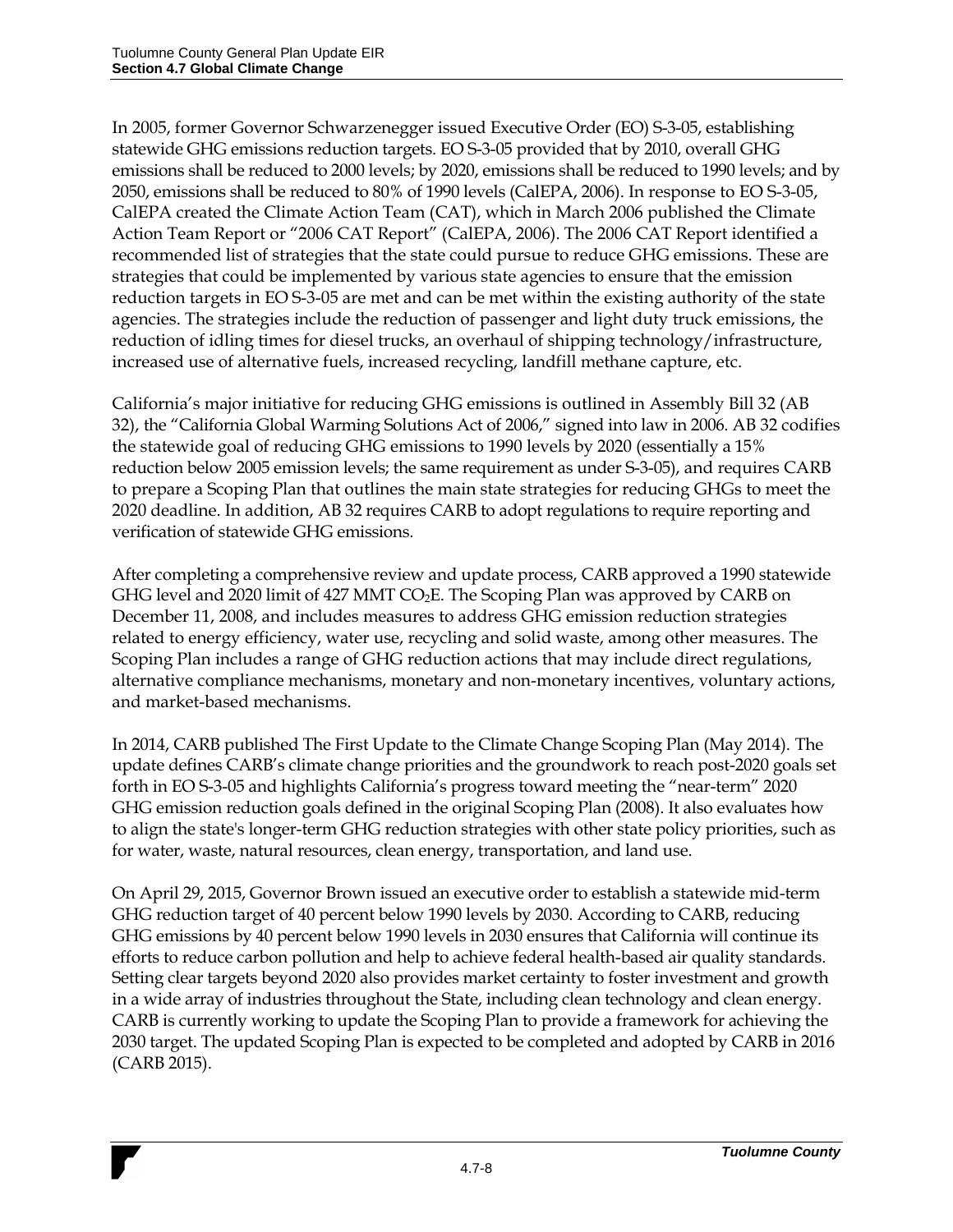EO S-01-07 was enacted on January 18, 2007. The order mandates that a Low Carbon Fuel Standard ("LCFS") for transportation fuels be established for California to reduce the carbon intensity of California's transportation fuels by at least 10% by 2020.

Senate Bill (SB) 97, signed in August 2007, acknowledges that climate change is an environmental issue that requires analysis in California Environmental Quality Act (CEQA) documents. In March 2010, the California Natural Resources Agency (Natural Resources Agency) adopted amendments to the *State CEQA Guidelines* for the feasible mitigation of GHG emissions or the effects of GHG emissions. The adopted guidelines give lead agencies the discretion to set quantitative or qualitative thresholds for the assessment and mitigation of GHGs and climate change impacts.

CARB Resolution 07-54 establishes 25,000 metric tons of GHG emissions as the threshold for identifying the largest stationary emission sources in California for purposes of requiring the annual reporting of emissions. This threshold is just over 0.005% of California's total inventory of GHG emissions for 2004.

Senate Bill (SB) 375, signed in August 2008, enhances the state's ability to reach AB 32 goals by aligning transportation planning and funding, land use planning and state housing mandates at the Metropolitan Planning Organization (MPO) level in order to reduce vehicle miles traveled (VMT) and transportation-related GHG emissions. SB 375 only applies to the 36 counties that are located within a boundary of an MPO. Tuolumne County is not located within a boundary of an MPO and therefore is not subject to SB 375.

In early 2010, CARB adopted a regulation for reducing  $SF_6$  emissions from electric power system gas-insulated switchgear (17 CCR 95350). The regulation requires owners of such switchgear to: (1) annually report  $SF_6$  emissions; (2) determine the emission rate relative to the  $SF<sub>6</sub>$  capacity of the switchgear; (3) provide a complete inventory of all gas-insulated switchgear and their  $SF_6$  capacities; (4) produce a  $SF_6$  gas container inventory; and (5) keep all information current for CARB enforcement staff inspection and verification. Changes to relevant facilities owned by PG&E and any gas insulated switchgear associated with the project would be subject to this regulation.

The California Renewables Portfolio Standards (RPS) pursuant to SB 1038, SB 1078, SB 1250, and SB 107 previously required investor-owned utilities, electric service providers, and community choice aggregators to increase the portion of energy that comes from renewable sources to 20% by 2010.

- *Senate Bill 1038 (Chapter 515, Statutes of 2002). The pertinent provisions of SB 1038 were formerly codified in Public Utilities Code Sections 383.5 and 445, but are now codified in Public Resources Code Sections 25740 through 25751 as a result of Senate Bill 183 (Chapter 666, Statutes of 2003).*
- *Senate Bill 1078; Chapter 516, Statutes of 2002. The pertinent provisions of SB 1078 are codified in Public Utilities Code Section 399.11 through 399.15. This law was subsequently amended to add Sections 399.16, 399.17, and 399.12.5 under Senate Bill 67 (Chapter 731, Statutes of 2003),*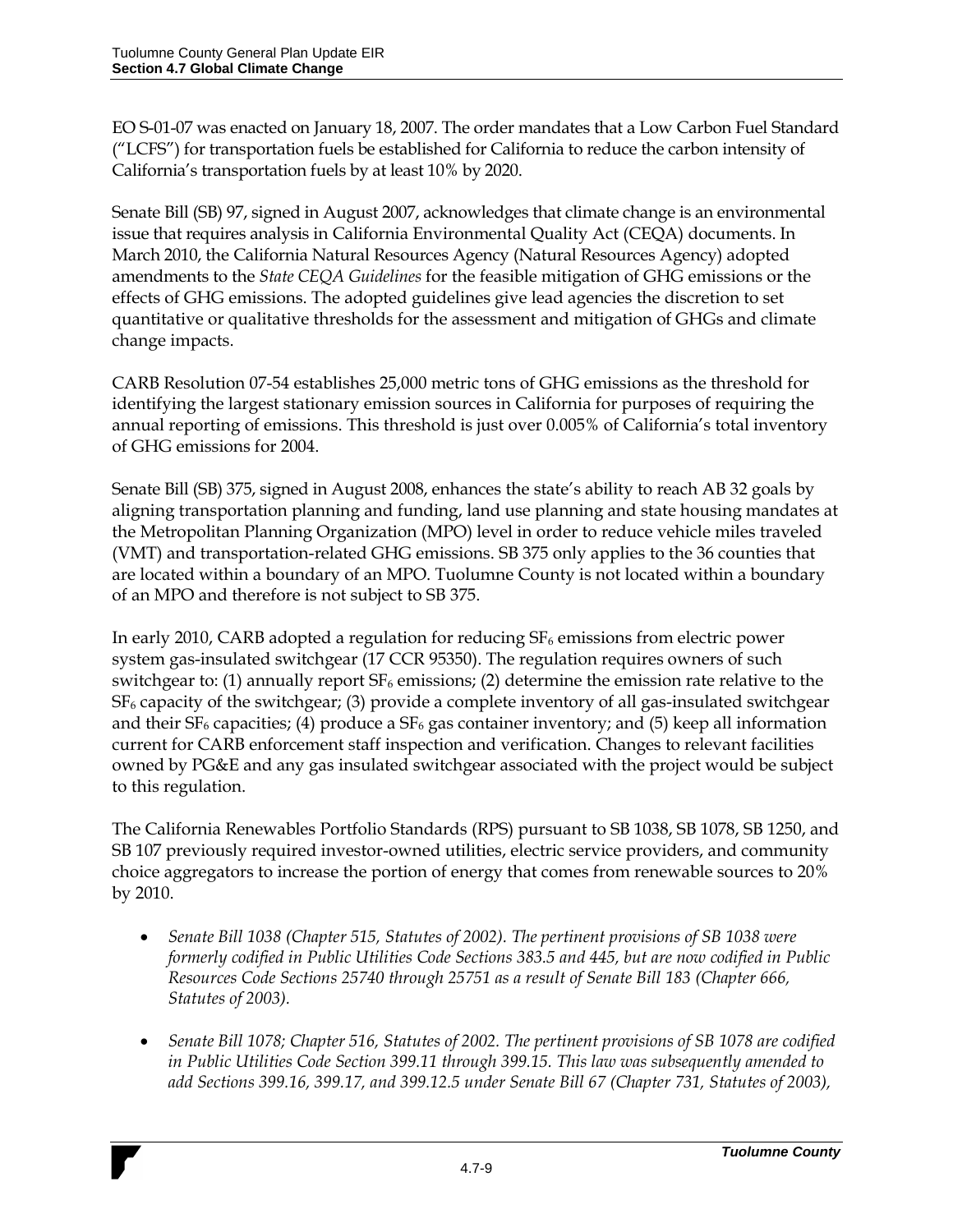*Assembly Bill 200 (Chapter 5, Statutes of 2005), and Assembly Bill 2189 (Chapter 747, Statutes of 2006), respectively.*

- *Senate Bill 1250; Chapter 512, Statutes of 2006. SB 1250 amends pertinent provisions in Public Resources Code Sections 25740 through 25751*
- *Senate Bill 107; Chapter 464, Statutes of 2006. SB 107 amends pertinent provisions in Public Resources Code Sections 25740 through 25751 and Public Utilities Code Sections 399.11 through 399.16*

In April 2011, Governor Brown signed SB 2X requiring California to generate 33% of its electricity from renewable energy by 2020.

For more information on the Senate and Assembly bills, Executive Orders, and reports discussed above, and to view reports and research referenced above, please refer to the following websites: [www.climatechange.ca.gov](http://www.climatechange.ca.gov/) an[d www.arb.ca.gov/cc/cc.htm.](http://www.arb.ca.gov/cc/cc.htm)

Local Regulations and CEQA Requirements. Pursuant to the requirements of SB 97, the Natural Resources Agency has adopted amendments to the *State CEQA Guidelines* for the feasible mitigation of GHG emissions or the effects of GHG emissions. The adopted CEQA Guidelines provide general regulatory guidance on the analysis and mitigation of GHG emissions in CEQA documents, but contain no suggested thresholds of significance for GHG emissions. Instead, they give lead agencies the discretion to set quantitative or qualitative thresholds for the assessment and mitigation of GHGs and climate change impacts. The general approach to developing a Threshold of Significance for GHG emissions is to identify the emissions level for which a project would not be expected to substantially conflict with existing California legislation, adopted for the purpose of reducing statewide GHG emissions sufficiently to move the state towards climate stabilization. If a project would generate GHG emissions above the threshold level, its contribution to cumulative impacts would be considered significant.

*Tuolumne County Regional Blueprint Greenhouse Gas Study.* In 2012, TCTC conducted a regional blueprint planning effort which presented the results of a countywide (including incorporated and unincorporated areas) GHG emissions inventory, which evaluated existing (2010) GHG emissions, and projected (2020, 2030, and 2040) emissions for three growth scenarios, including the Distinctive Communities scenario (the General Plan Update). It also identified policies and measures Tuolumne County and land use project applicants can implement to reduce GHG emissions consistent with AB 32 and prepare for the potential impacts of climate change. In 2010, Tuolumne County emitted approximately 782,846 metric tons of carbon dioxide equivalent GHG emissions ( $MT CO<sub>2</sub>e$ ) as a result of activities and operations that took place within the transportation, residential (energy consumption), non-residential (energy consumption), off-road vehicles and equipment, agriculture and forestry, wastewater, and solid waste sectors. This equates to 9.8 MT CO<sub>2</sub>e per resident and employee in Tuolumne County's service population.<sup>2</sup> The transportation sector, which accounts for GHG emissions from fuel used to power the cars and trucks that move goods and people, was the largest contributor with 58 percent of the region's total GHG emissions (Rincon, 2012).

 $\overline{a}$ 

*<sup>2</sup> Service population is defined as the total residents plus employees within Tuolumne County. In 2010, Tuolumne County's service population was 79,857, with 59,293 residents and 20,564 employees.*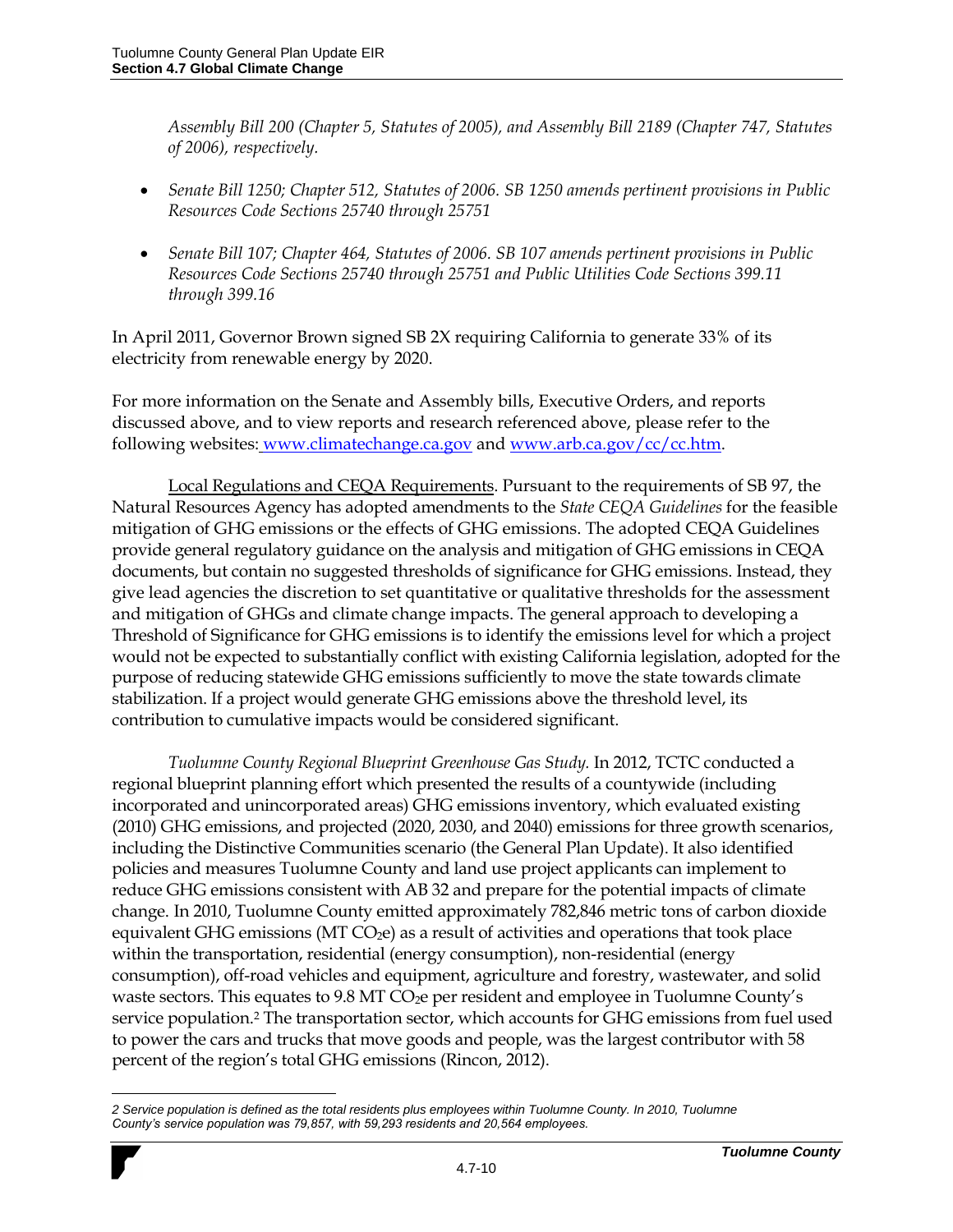The study identified a countywide target to reduce Tuolumne County's GHG emissions 15 percent below 2010 levels by 2020 (equivalent to  $665,419$  MT CO<sub>2</sub>e) and policies that can be implemented to meet the target. The policies are organized into six categories: 1) Energy, 2) Transportation, 3) Resource Conservation, 4) Off-Road Vehicles and Equipment, 5) New Development, and 6) Adaptation. The study also identified a project-level threshold of 4.6 MT CO<sub>2</sub>e per service population per year that can be applied evenly to future land development applications countywide to ensure that new development reduces its share of emissions consistent with AB 32 and the countywide reduction target (Rincon, 2012). The Tuolumne County Regional Blueprint Greenhouse Gas Study and associated project-level thresholds were adopted by the County Board of Supervisors in January 2012.

## **4.7.2 Impact Analysis**

**a. Methodology and Significance Thresholds** In March 2010, pursuant to the requirements of SB 97, the Natural Resources Agency adopted amendments to the *State CEQA Guidelines* for the feasible mitigation of GHG emissions or the effects of GHG emissions. These guidelines are used in evaluating the cumulative significance of GHG emissions from the proposed project.

According to the adopted *CEQA Guidelines*, impacts related to GHG emissions from the proposed project would be significant if the project would:

- *Generate greenhouse gas emissions, either directly or indirectly, that may have a significant impact on the environment; and/or*
- Conflict with an applicable plan, policy or regulation adopted for the purpose of reducing the *emissions of greenhouse gases.*

The vast majority of individual projects do not generate sufficient GHG emissions to create a project-specific impact through a direct influence to climate change; therefore, the issue of climate change typically involves an analysis of whether a project contributes to an impact in a manner that is cumulatively considerable. "Cumulatively considerable" means that the incremental effects of an individual project are significant when connected with the effects of past projects, other current projects, and probable future projects (CEQA Guidelines, Section 15355).

For future projects, the significance of GHG emissions may be evaluated based on locally adopted quantitative thresholds, or consistency with a regional or State GHG reduction plan (such as a Climate Action Plan). As described above, Tuolumne County adopted a project-level GHG threshold of 4.6 MT  $CO<sub>2</sub>e$  per service population per year as part of the Tuolumne County Regional Blueprint GHG Study. The project-level threshold applies to new development within the County and has been incorporated into the General Plan Update as Implementation Program 12.E.z of the Air Quality Element. The Tuolumne County thresholds apply to individual development projects and are not applicable at the programmatic level of the General Plan Update.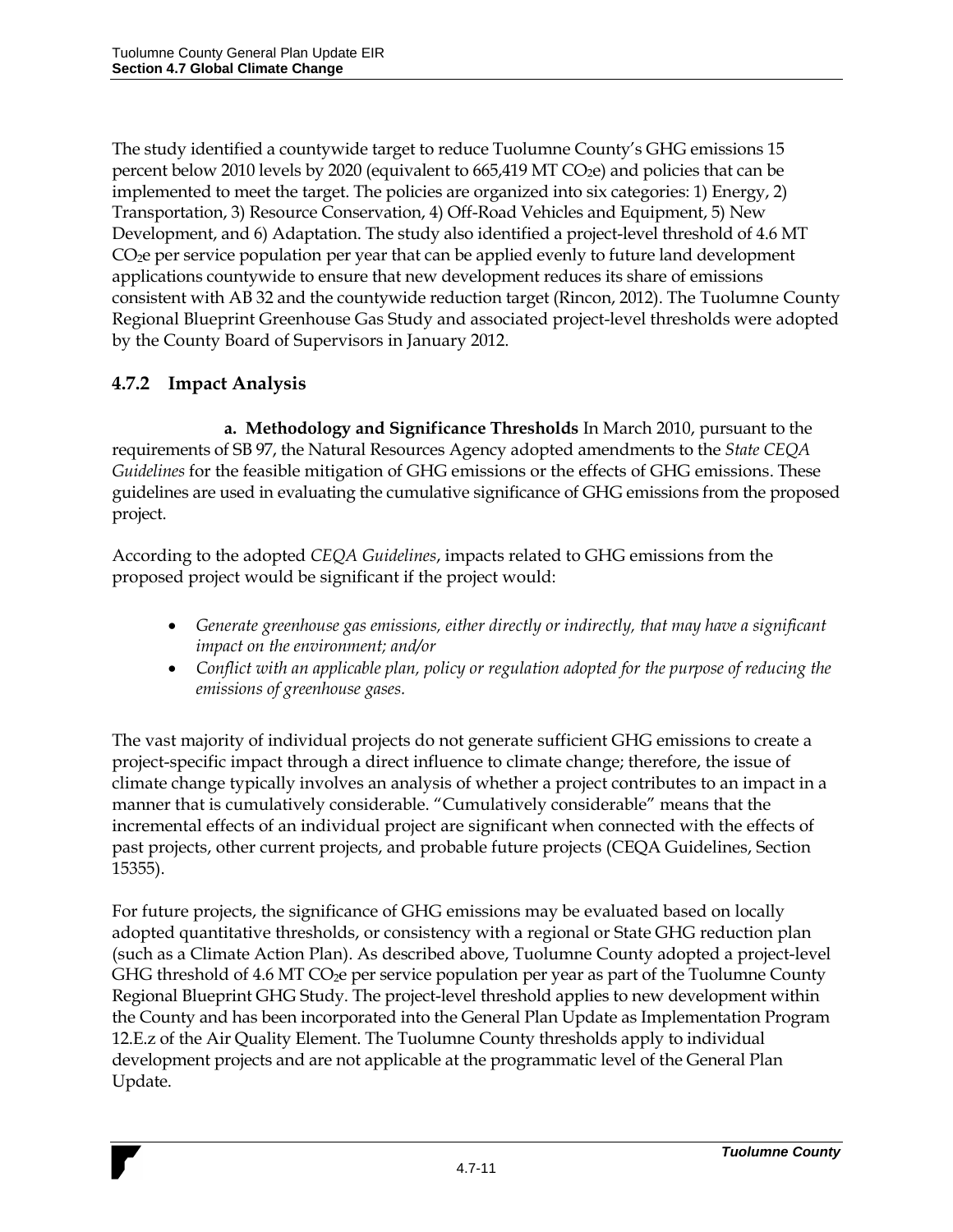Construction Emissions. Although construction activity is addressed in this analysis, the California Air Pollution Control Officier Association (CAPCOA) does not discuss whether any of the suggested threshold approaches adequately address impacts from temporary construction activity. As stated in the *CEQA and Climate Change* white paper, "more study is needed to make this assessment or to develop separate thresholds for construction activity" (CAPCOA, 2008). Additionally, neither Tuolumne County APCD nor the City of Sonora has adopted any construction-related GHG standards. Construction-related emissions are speculative at the General Plan level because such emissions depend on the characteristics of individual development projects. However, because implementing some development projects would generate temporary GHG emissions, primarily due to the operation of construction equipment and truck trips, a qualitative analysis is provided below.

Methodology for Estimating GHG Emissions. Two basic quantities are required to calculate a given emissions estimate: an emission factor and an activity factor. In general, the emission factor is the amount of emissions generated by a certain amount of motor vehicle activity. Vehicle Miles Traveled (VMT) was extracted from the Tuolumne County Transportation Council (TCTC) Travel Demand Model. Emissions estimates used the EMFAC2014 model emissions rates provided by the California Air Resources Board. Default VMT by speed class distributions for Tuolumne County were extracted from EMFAC 2014. The EMFAC 2014 model generates an output of carbon dioxide (CO<sub>2</sub>) emissions, which were used as the overall indicator of GHG emissions, per the recommendations of the ARB SB 375 Regional Targets Advisory Committee. In order to calculate the CO<sub>2</sub> emissions within EMFAC 2014, VMT data was extracted from the TCTC Travel Demand model for the baseline (2015) and target year (2040), based on the General Plan Update and 'No Project' scenario and provided in the traffic study prepared by Wood Rodgers, Inc. (September 2015). This extracted information was then entered into the EMFAC 2014 model. The CO<sub>2</sub> emissions associated with vehicle starts are accounted for in the EMFAC 2014 model based on the distribution of vehicle starts by vehicle classification, vehicle technology class, and operating mode. EMFAC 2014 adds these vehicle starts to the running emissions to compute total on-road mobile source emissions. The CO<sup>2</sup> emissions for the vehicle classes were then extracted from the EMFAC 2014 output and reported. CO<sub>2</sub> emissions reported herein account for State regulations, including Pavley I and the Low Carbon Fuel Standard, both AB 32 Scoping Plan measures. Per capita emissions rates were calculated by dividing total  $CO<sub>2</sub>$  emissions for each scenario by the region's population in each respective year.

### **b. Project and Cumulative Impacts.**

#### **Impact GHG-1 Construction activities associated with future development envisioned by the General Plan Update would generate temporary short-term GHG emissions. Impacts would be Class III,** *less than significant***.**

Construction activities associated with future development under the General Plan Update would generate temporary short-term GHG emissions, primarily due to truck trips and operating construction equipment. Construction-related emissions are speculative at the General Plan level because such emissions depend on the characteristics of individual development projects. However, GHG emissions would be emitted from travel to and from the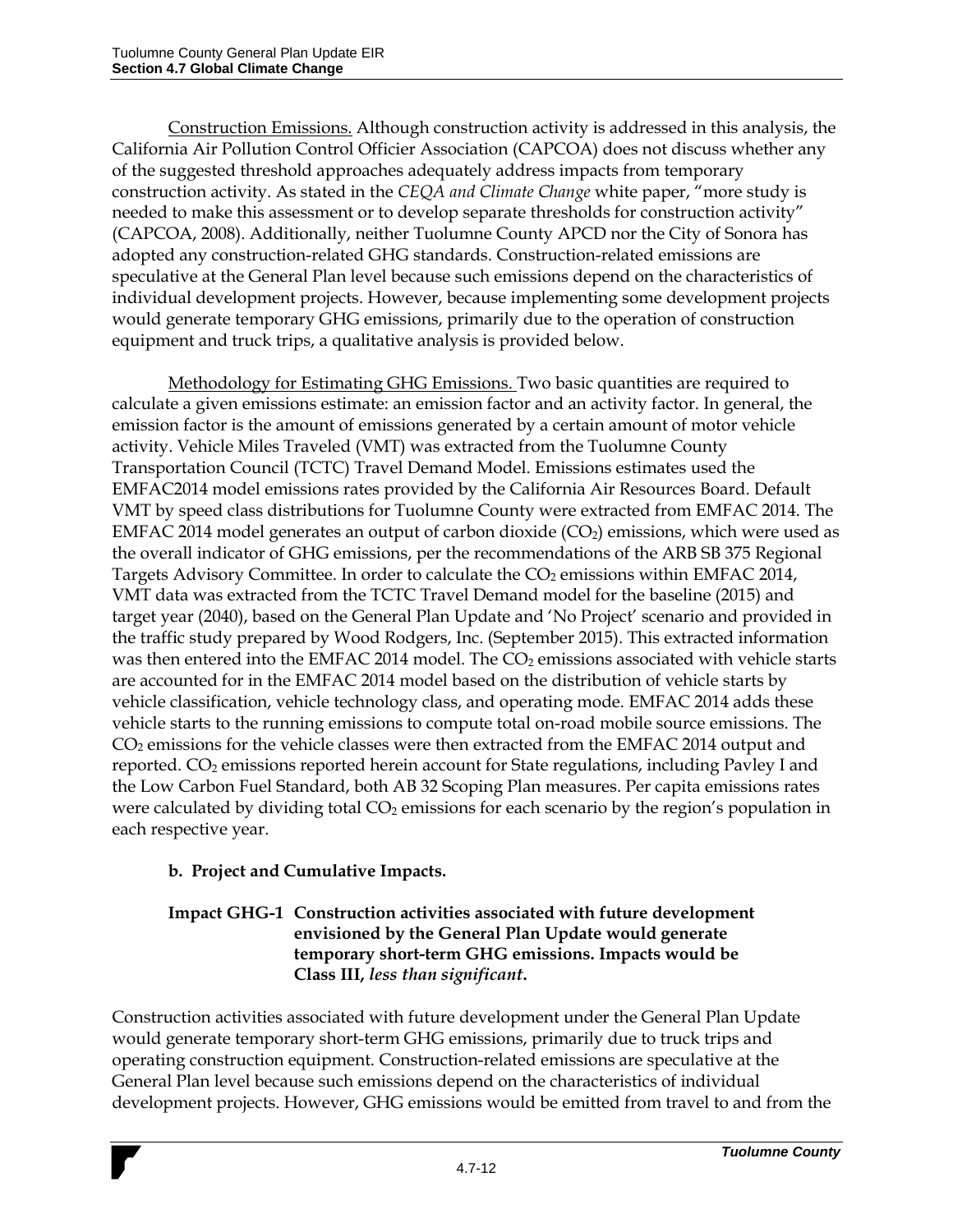worksite and operating construction equipment such as graders, backhoes, and generators. During construction, preparing and grading sites typically emit the most GHG, due to the use of grading equipment and soil hauling. The precise construction timing and construction equipment for individual projects is not specifically known at this time. Nonetheless, construction activities would result in GHG emissions. Impacts would be potentially significant. The Air Quality Element of the Tuolumne County General Plan Update includes Implementation Program 12.E.l which would reduce greenhouse gas emissions (GHG) associated with future development under the General Plan:

| Implementation |
|----------------|
| $10H$ $1$      |

*Program 12.E.l: Encourage the following to reduce Greenhouse Gas emissions from construction equipment:* 

- *Substitute electrical equipment for diesel- and gasoline-powered equipment where practical.*
- *Use alternatively fueled construction equipment on-site, where feasible, such as compressed natural gas (CNG), liquefied natural gas (LNG), propane, or biodiesel.*
- *Avoid the use of on-site generators by connecting to grid electricity or utilizing solar-powered equipment.*
- *Limit heavy-duty equipment idling time to a period of 3 minutes or less, exceeding the California Air Resources Board regulation minimum requirements of 5 minutes.*

Compliance with Implementation Program 12.E.l would reduce impacts to a less than significant level.

Mitigation Measures. Impacts would be less than significant without mitigation.

Significance after Mitigation. Impacts would be less than significant without mitigation.

### **Impact GHG-2 Implementing the General Plan Update would decrease GHG emissions compared to both the 2015 baseline and 'No Project' scenario. Impacts would be Class III,** *less than significant***.**

Long-term emissions associated with future development in Tuolumne County in accordance with the General Plan Update would be primarily those associated with mobile (vehicle trips) and area sources (electricity consumption).

### **Mobile Sources**

Projected on-road vehicle emissions for the year 2040 under the proposed General Plan Update were compared to 2015 baseline conditions and the 'No Project' scenario. The 'No Project' scenario accounts for future growth, but the transportation improvements and land use scenario identified in the General Plan Update are not implemented. The on-road vehicle source emissions estimates for the proposed General Plan Update were produced with the EPA approved EMFAC2014 emission inventory model developed by CARB for use in California.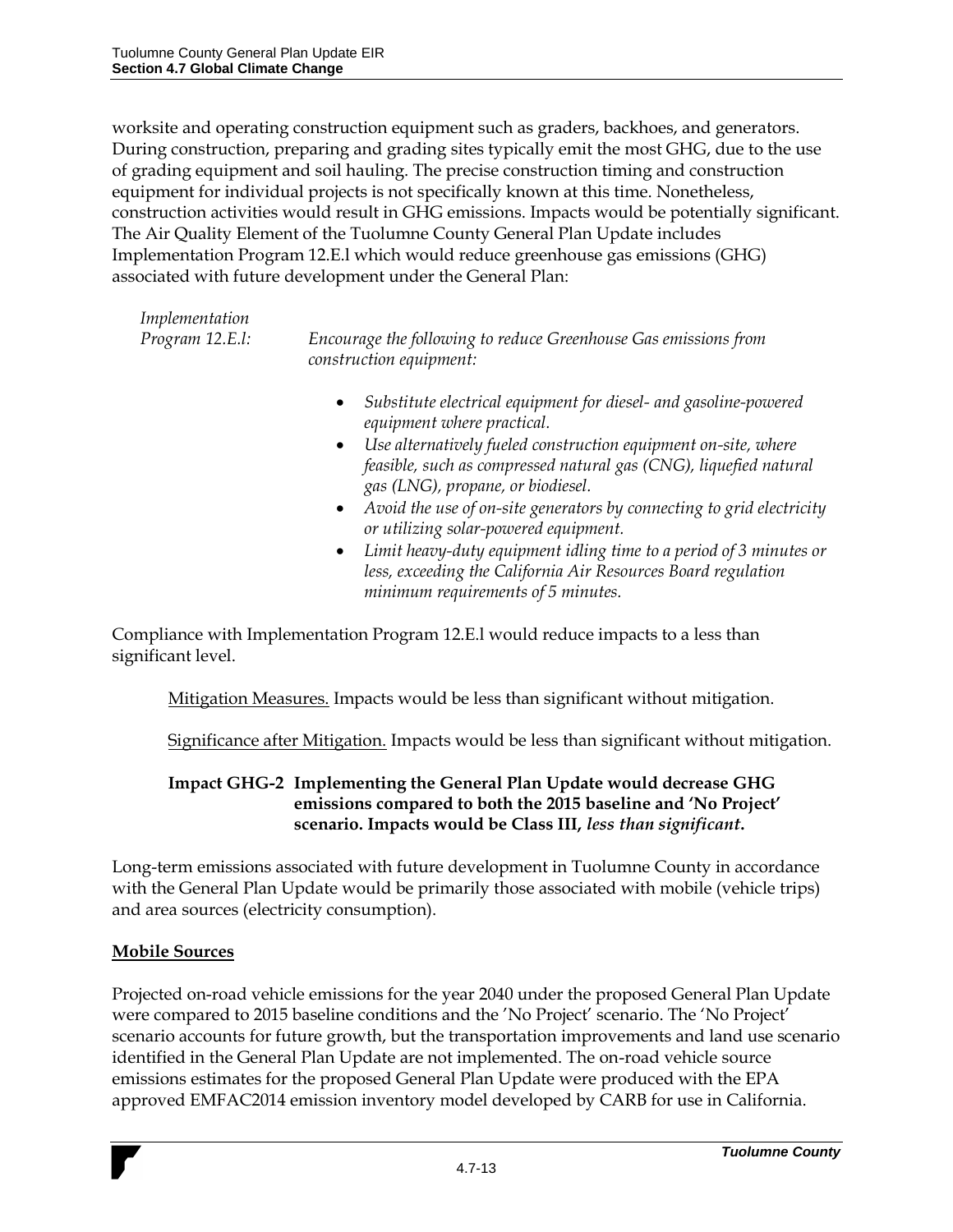As previously discussed, the AB 32 Scoping Plan outlines the main State strategies for reducing GHGs to meet the 2020 target. Many of these strategies contribute to reducing transportationrelated emissions at the regional and local levels. The projections discussed below include reductions in emissions resulting from applying Pavley fuel efficiency standards and low carbon fuel standards. Table 4.7-1 summarizes the 2015 baseline, 'No Project' and General Plan Update transportation-related emissions from all vehicles classes.

| <u>UULUUL DIUAIUU LIIIIJJIUIIJ AIIUIVJIJ+</u> |                    |                                                         |  |
|-----------------------------------------------|--------------------|---------------------------------------------------------|--|
| <b>Scenario</b>                               | <b>VMT (Daily)</b> | <b>Total Emissions Per</b><br>Dav<br>( $\log CO2/day$ ) |  |
| <b>Baseline</b>                               | 1,829,654          | 0.51                                                    |  |
| 'No Project' Scenario                         | 2,188,733          | 0.34                                                    |  |
| Proposed General Plan Update                  | 2,170,502          | 0.33                                                    |  |

**Table 4.7-1 Carbon Dioxide Emissions Analysis‡**

*‡The on-road mobile source criteria pollutant emissions estimates for the General Plan Update were calculated using CARB's EMFAC2014 emission inventory model. VMT data were extracted from the TCTC Travel Demand Model. VMT data includes pass-through trips from vehicles travelling through Tuolumne County that do not have an origin or destination within the county and therefore represent a worst-case scenario.*

As shown in Table 4.7-1, emissions levels are forecast to decline between 2015 and 2040 despite projected future growth. This is likely a result of the GHG reductions associated with Pavley fuel efficiency standards and low carbon fuel standards discussed above, which reduce transportation-related emissions independent of reductions in vehicle or fuel usage. It is important to note that transportation-related GHG emissions would continue to occur throughout the County regardless of whether the General Plan Update is adopted or not. However, as demonstrated above, GHG emission levels under the General Plan Update would be reduced from 'No Project' scenario levels. The 'No Project' scenario is based on current land use designations and does not incorporate increased density and other VMT-reducing land use strategies included under the General Plan Update. The 2015 GHG emissions for the plan area were estimated to be 0.51 pounds per day. With the proposed General Plan Update, the 2040 GHG emissions for the plan area were modeled to be 0.33 pounds per day, a reduction of 35 percent from 2015. In addition, as shown in Table 4.7-1, GHG emissions under the 'No Project' scenario would be higher compared to GHG emissions under the General Plan Update. The decrease in GHG emissions is primarily due to the reduced daily VMT resulting from the future land use scenario envisioned by the General Plan Update which is intended to encourage land use growth in/near the urbanized, high-density population centers such as the City of Sonora and community of Jamestown, ultimately increasing density and improving circulation and multimodal connections. As such, the General Plan Update would contribute to an overall reduction in transportation-related GHG emissions.

In addition, the Air Quality Element of the Tuolumne County General Plan Update includes policies and implementation programs which would support the reduction of GHG emissions from mobile sources associated with future development under the General Plan:

*Implementation*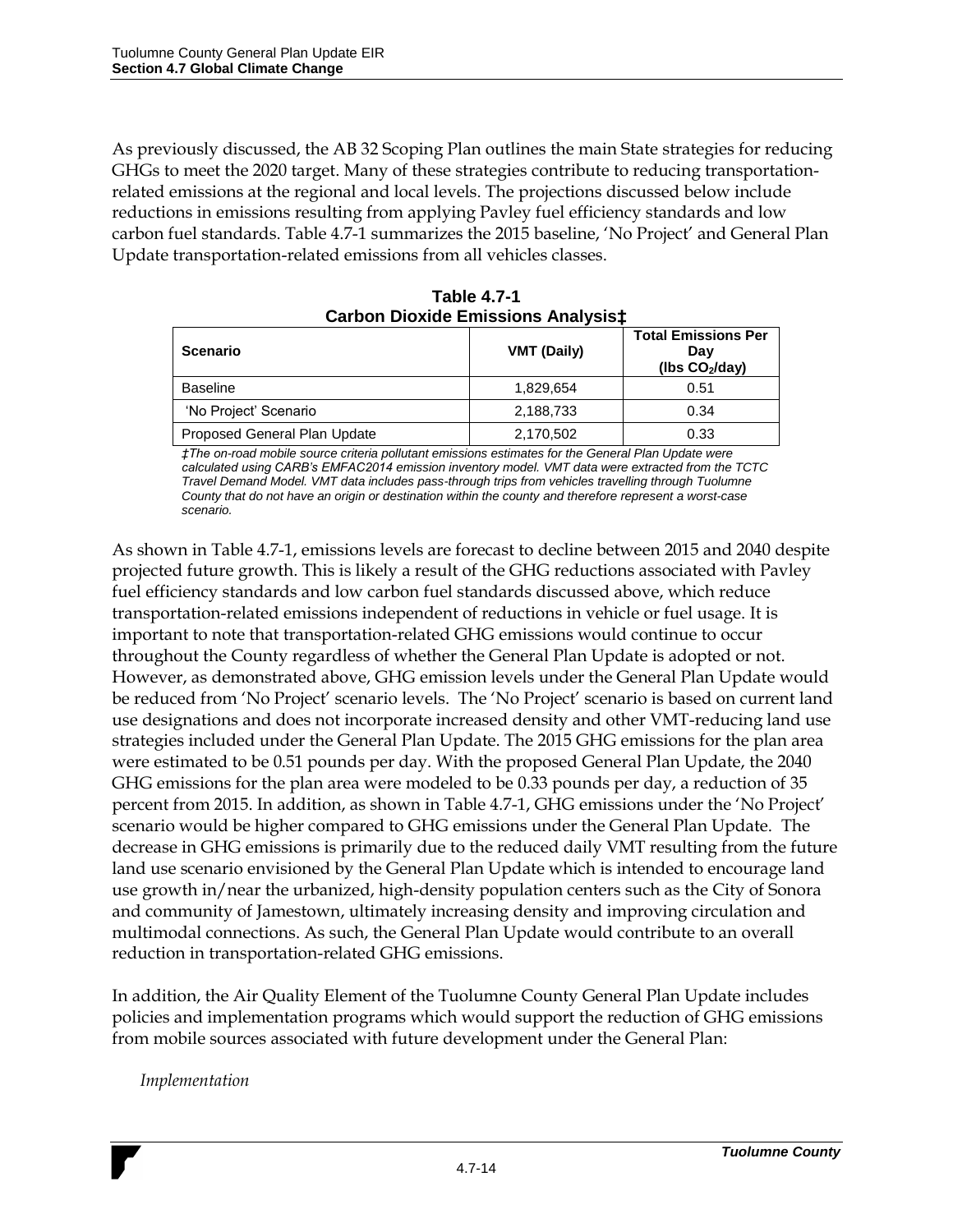*Program 12.B.h: Encourage new development to be planned to result in smooth flowing traffic conditions for major roadways. This includes traffic signals and traffic signal coordination, parallel roadways and connections within and between neighborhoods where significant reductions in overall emissions can be achieved.*

Impacts associated with emissions from mobile sources resulting from implementation of the General Plan Update would be less than significant.

#### **Area Sources**

As stated in Section 2.0, *Project Description*, build-out under the proposed General Plan Update would include the development of 26,399 dwelling units, 5,562,000 square feet of commercial development, and 11,914,000 square feet of industrial development. New development under the General Plan Update would result in GHG emissions due to electricity and consumption. Build-out under the General Plan Update would result in a net increase of 5,159 dwelling units, 938,000 square feet of commercial development, 196,000 square feet of industrial development, and 42 acres of public lands above existing conditions (year 2015). This represents a 24 percent increase in dwelling units, 20 percent increase in commercial development, 11 percent increase in industrial development, and less than one percent increase in public lands above existing conditions. Therefore, the General Plan Update would facilitate proportional increases in area source GHG emissions as a result of increased energy usage from new development.

It is important to note that new development would continue to occur throughout the County regardless of whether the General Plan Update is adopted or not. However, GHG emissions levels under the General Plan Update would be reduced from the 'No Project' scenario levels. Under the 'No Project' scenario the County would experience a total of 26,415 dwelling units, 5,562,000 square feet of commercial development, 1,915,000 square feet of industrial development, and 11,042 acres of public lands. Development under the General Plan Update would result in a net decrease of 16 dwelling units, 1,000 square feet of industrial development, and one acre of public lands as compared to the 'No Project' scenario. In addition, the General Plan Update would not result in an increase in commercial development over the 'No Project' scenario. Therefore, the General Plan Update would result in proportional decreases in area source GHG emissions compared to the 'No Project' scenario. Long-term area source emissions associated with future development under the General Plan Update would be reduced from levels anticipated under the 'No Project' scenario.

In addition, the Air Quality Element of the Tuolumne County General Plan Update includes policies and implementation programs which would further reduce GHG emissions associated with energy use resulting from future development under the General Plan Update compared to existing conditions:

*Policy 12.E.1: Promote energy efficiency and alternative energy while reducing energy demand.*

*Implementation*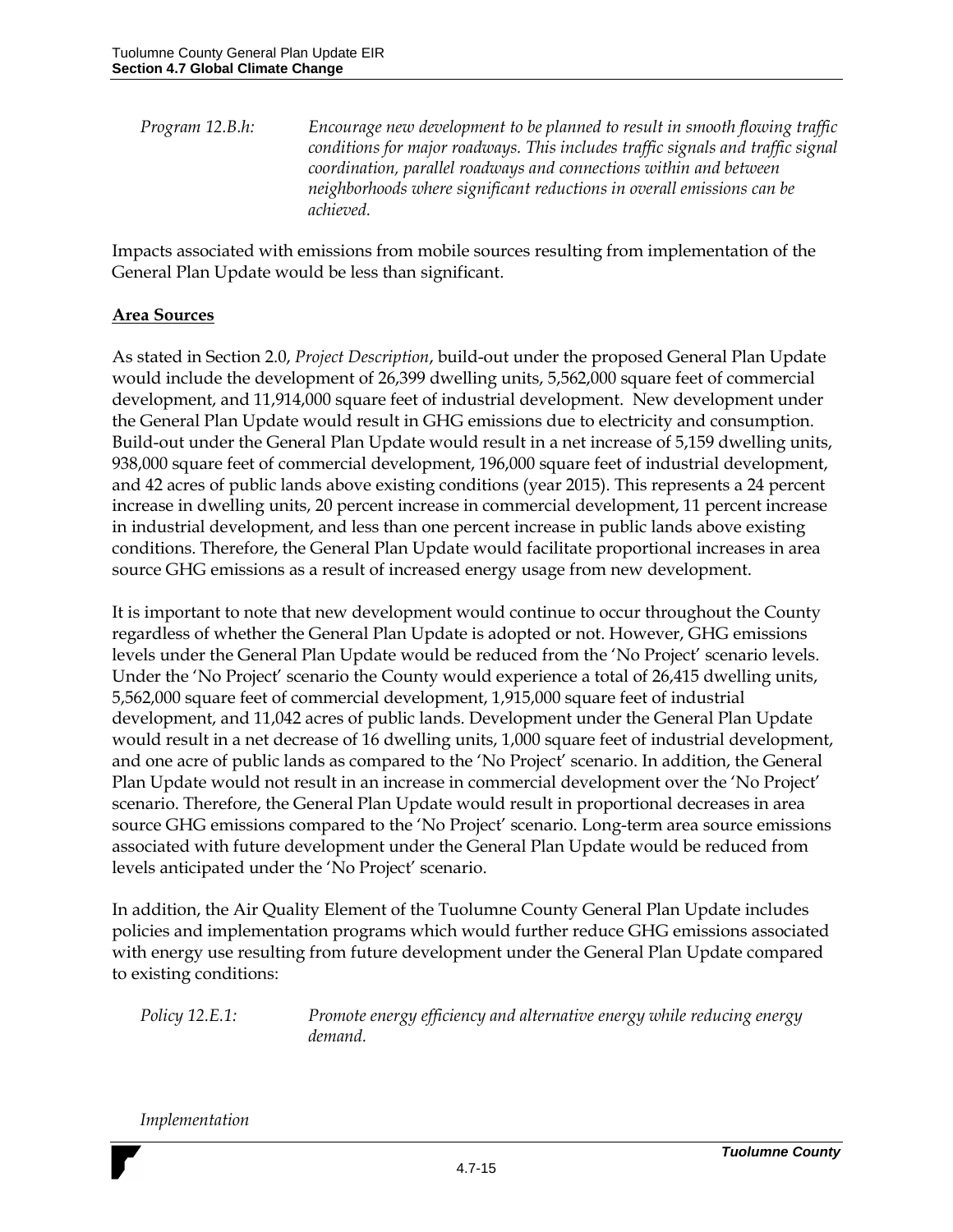*Program 12.E.z: Require Greenhouse Gas Mitigation Measures. Require new development to meet project-level screening criteria or demonstrate consistency with the project-level threshold of 4.6 metric tons of carbon dioxide equivalent per service population per year as identified in the Tuolumne County Regional Blueprint Greenhouse Gas Study, as it may be updated from time to time. Consider amending Table 5-9 Project Screening Criteria by Project Features of the Tuolumne County Regional Blueprint Greenhouse Gas Study to include compact parking spaces in combination with low-emitting, fuelefficient and carpool/vanpool vehicles at 10 percent of the total required spaces to reduce greenhouse gas emissions.*

As described above, *Implementation Program 12.E.z* would allow new development to install compact parking spaces in combination with low-emitting, fuel-efficient and carpool/vanpool parking spaces at 10 percent of the total required parking spaces. This would contribute to an overall reduction in GHG emissions through the provision of supporting infrastructure for low-emission modes of transportation. With adherence to the policy and implementation program listed above, impacts associated with GHG emissions from area sources resulting from implementation of the General Plan Update would be less than significant.

Mitigation Measures. None required.

Significance after Mitigation. Impacts are less than significant.

**Impact GHG-3 Implementing the General Plan Update would be consistent with the goals of applicable GHG reduction plans and policies, including the adopted Tuolumne County Regional Blueprint Greenhouse Gas Study, as well as AB 32. Impacts would be Class III,** *less than significant***.** 

As discussed above, Tuolumne County has adopted the *Tuolumne County Regional Blueprint Greenhouse Gas Study* that sets goals and targets for reducing GHG emissions, and outlines policies to help achieve those goals. This local GHG Reduction Plan was adopted in an effort to comply with the GHG emissions reduction goals that the AB 32 Scoping Plan recommends for local governments.

One of the goals of AB 32 is to reduce statewide GHG emissions to 1990 levels by 2020 (essentially a 15 percent reduction below 2005 emission levels; the same requirement as under AB 32). ARB's Scoping Plan outlines the main State strategies for reducing GHGs to meet the 2020 deadline and encourages local governments to similarly implement these strategies to meet the 2020 targeted emissions level.

As discussed in Impact GHG-2 above, the proposed General Plan Update would reduce GHG emissions compared to the 'No Project' scenario. The decrease in GHG emissions is primarily due to the reduced daily VMT resulting from the future land use scenario envisioned by the General Plan Update which is intended to encourage land use growth in/near the urbanized, high-density population centers such as the community of Jamestown, ultimately increasing density and improving circulation and multimodal connections. The 'No Project' scenario is based on current land use designations and does not incorporate increased density and other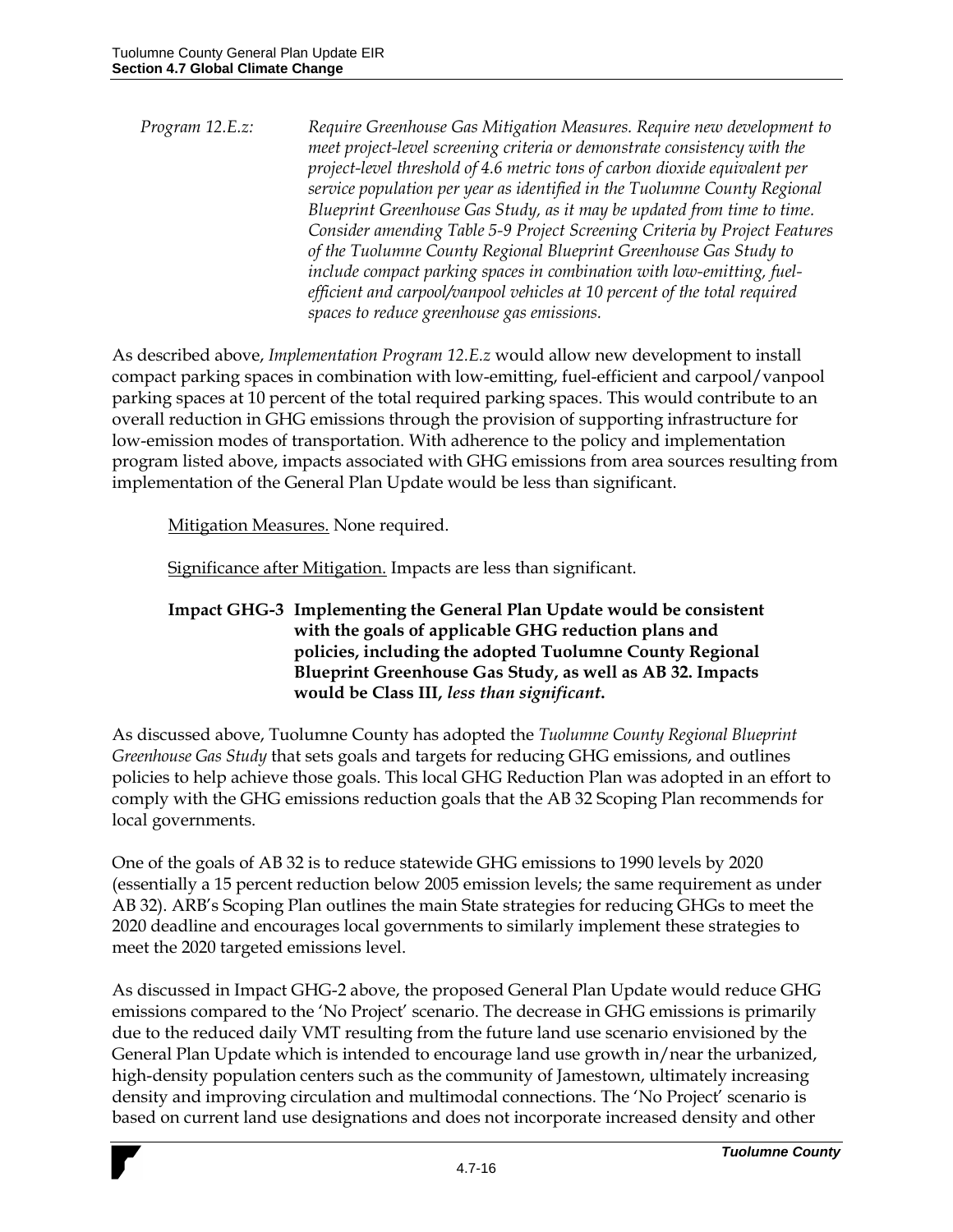VMT-reducing land use strategies included under the General Plan Update. As such, the General Plan Update would contribute to reducing vehicle- and energy-related GHG emissions. It is important to note that mobile and area source GHG emissions would continue to occur throughout the County regardless of whether the General Plan is adopted or not. However, as demonstrated above, the General Plan Update would contribute to an overall reduction in mobile and area source GHG emissions. Therefore, implementation of the General Plan Update helps the region achieve GHG emissions reductions consistent with AB 32 targets and Tuolumne County Regional Blueprint Greenhouse Gas Study targets.

Furthermore, the land use scenario and policies identified in the General Plan Update are designed to align regional planning to reduce VMT and transportation-related GHG emissions as well as emissions associated with new development. Therefore, implementing the General Plan Update would help the region reduce GHG emissions, thereby contributing to the State's overall GHG emissions reduction goals identified in AB 32. Since the General Plan Update is consistent with the goals of AB 32, it would not conflict with the goals of local reduction plans designed to meet the same state goals. Impacts would be less than significant.

Mitigation Measures. None required.

Significance after Mitigation. Impacts are less than significant.